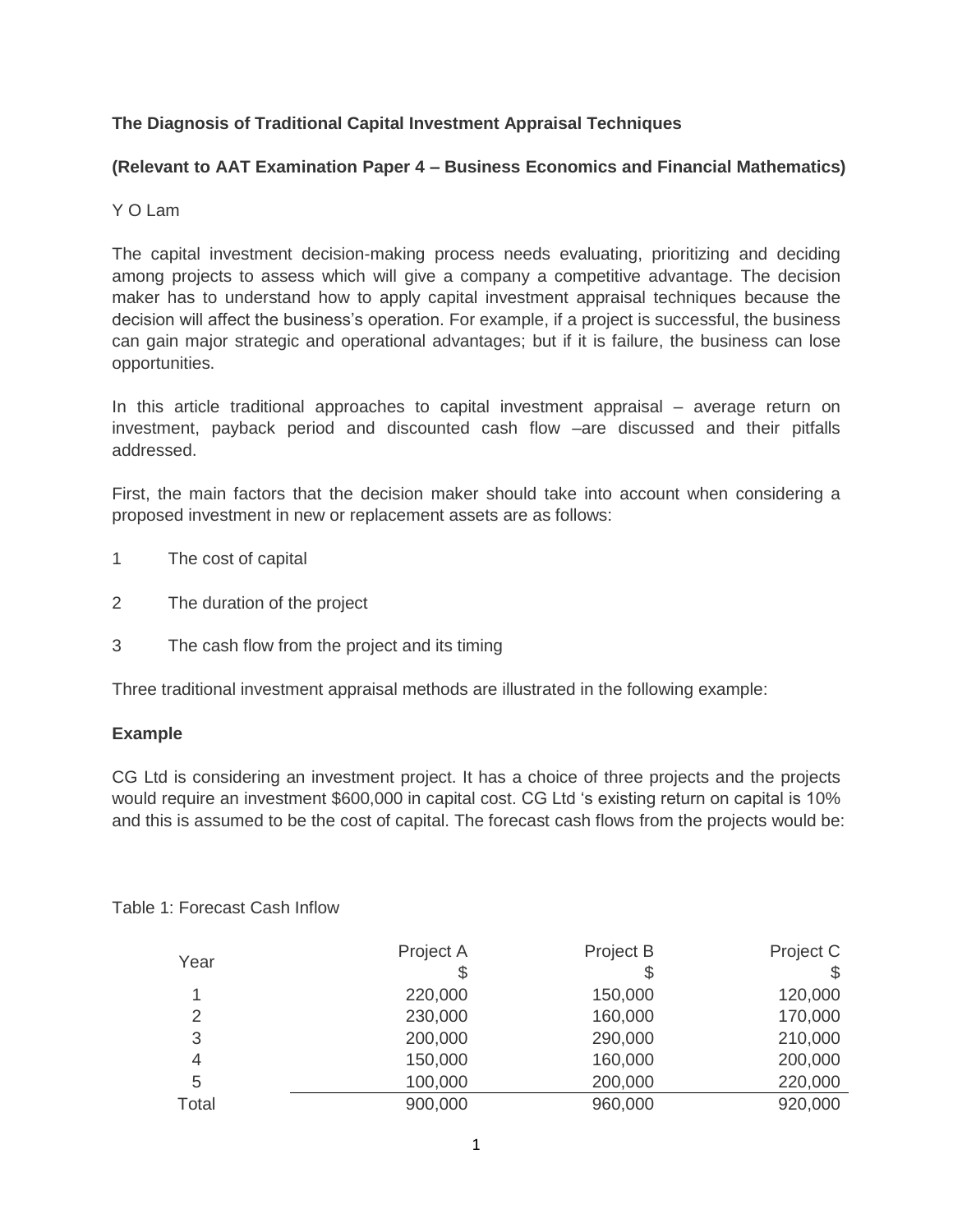### **Return on investment**

Profitability is a relative measure of success. Each of the various capital investment appraisal measures relates the return (profits) of a business to its cost of capital. Return on investment is one of the widely used capital investment appraisal methods. Return on investment is defined as a measure the return of average annual profit earned to the initial/average capital outlay.

Return on investment = The average annual profit earned over the life of the profit  $\times$   $100\%$ the initial capital outlay/the average capital outlay

Table 2: Return on Investment

| Row |                                                | Project A | Project B | Project C |
|-----|------------------------------------------------|-----------|-----------|-----------|
|     |                                                |           |           |           |
| (1) | Cash inflow                                    | \$900,000 | \$960,000 | \$920,000 |
| (2) | Initial cost of capital                        | \$600,000 | \$600,000 | \$600,000 |
| (3) | Incremental profit, $(1) - (3)$                | \$300,000 | \$360,000 | \$320,000 |
| (4) | Average profit, $(3) / 5$                      | \$60,000  | \$72,000  | \$64,000  |
| (5) | Return on investment, $(4) / (2) \times 100\%$ | 10.00%    | 12.00%    | 10.67%    |

Using the return on investment method, Project B is the best choice for CG Ltd.

Return on investment is simple to calculate and easy to understand but its disadvantage is that the timing of the cash flows are not taken into account.

# **Payback Period**

In order to take the timing of cash flows into account, the payback period method is introduced. The payback period is defined as the expected length of time required to cover the initial investment cost of capital.

Payback period = Year before full recovery +  $\frac{\text{on } \text{etc}}{c}$ 

Table 3: Cumulative Cash Inflow

| Project A      |                              | Project B      |                           | Project C      |                              |
|----------------|------------------------------|----------------|---------------------------|----------------|------------------------------|
| Cash<br>Inflow | Cumulative<br>Cash<br>Inflow | Cash<br>Inflow | Cumulative<br>Cash Inflow | Cash<br>Inflow | Cumulative<br>Cash<br>Inflow |
| S              | S                            | S              | S                         | S              | S                            |
| 220,000        | 220,000                      | 150,000        | 150,000                   | 120,000        | 120,000                      |
| 230,000        | 450,000                      | 160,000        | 310,000                   | 170,000        | 290,000                      |
| 200,000        | 650,000                      | 290,000        | 600,000                   | 210,000        | 500,000                      |
| 150,000        | 800,000                      | 160,000        | 760,000                   | 200,000        | 700,000                      |
| 100,000        | 900,000                      | 200,000        | 960,000                   | 220,000        | 920,000                      |
|                |                              |                |                           |                |                              |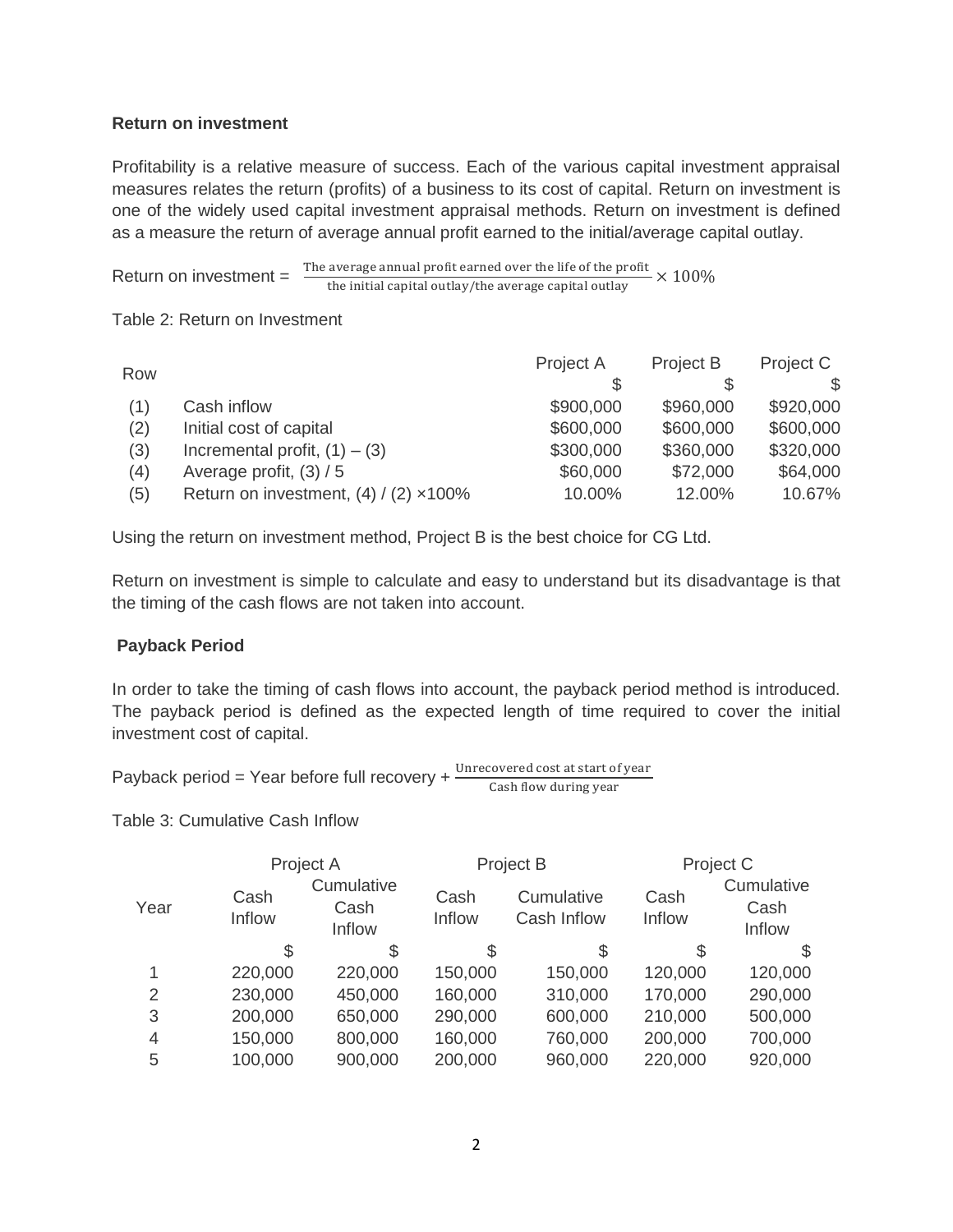Payback period  $_{\text{Project A}} = 2 + \frac{$(600,000 - 450,000)}{$200,000} \times 12 = 2 \text{ years } 9 \text{ months}$ 

Project A has \$450,000 cumulative cash inflow after 2 years, therefore the uncovered cost at the start of year 3 is \$(600,000-450,000) =\$150,000. The cash flow is \$200,000 in year 3.

Applying the same workings to Project B and C, we calculate

Payback period  $_{Project B} = 3$  years

Payback period  $_{\text{project C}} = 3 + \frac{$(600,000 - 300,000)}{$200,000} \times 12 = 3$  years 6 months

Using the payback period method we find that the investment in Project A is better than that of either Project B or Project C because the payback period for Project A is the shortest. Therefore, CG Ltd required a payback of three years or less. However, important disadvantages of the payback period method are that it does not take account of the time value of money and it ignores cash flows after the payback period.

The third method, the discounted cash flow technique, is a way of addressing the disadvantages of the payback period and improving the effectiveness of capital investment appraisal.

# **Discounted Cash Flow**

Discounted cash flow is a method for ranking investment projects that uses the time value of money concept. To calculate discounted cash flow return, a rate of discount is used and this usually relates to the cost of capital. A net present value method is applied. The net present value is the present value of each cash flow, including both outflows and inflows, discounted at the project's cost of capital. The sum of these discounted cash flows gives the project's net present value. If the net present value is positive, then the return achieved is greater than the rate at which the cash flows have been discounted, and therefore the project should be accepted. If the net present value is negative, the project should be rejected. If two or more mutually exclusive projects both have a positive net present value, the project with the highest net present valueshould be chosen.

Net present value =  $CF_0 + CF_1 / (1 + k)^{-1} + CF_2 / (1 + k)^{-2} + \ldots + CF_n / (1 + k)^{-n}$ 

CF is the expected net cash flow in the period, k is the project's cost of capital, 0 means year 0 (present), 1 means end of period 1, etc